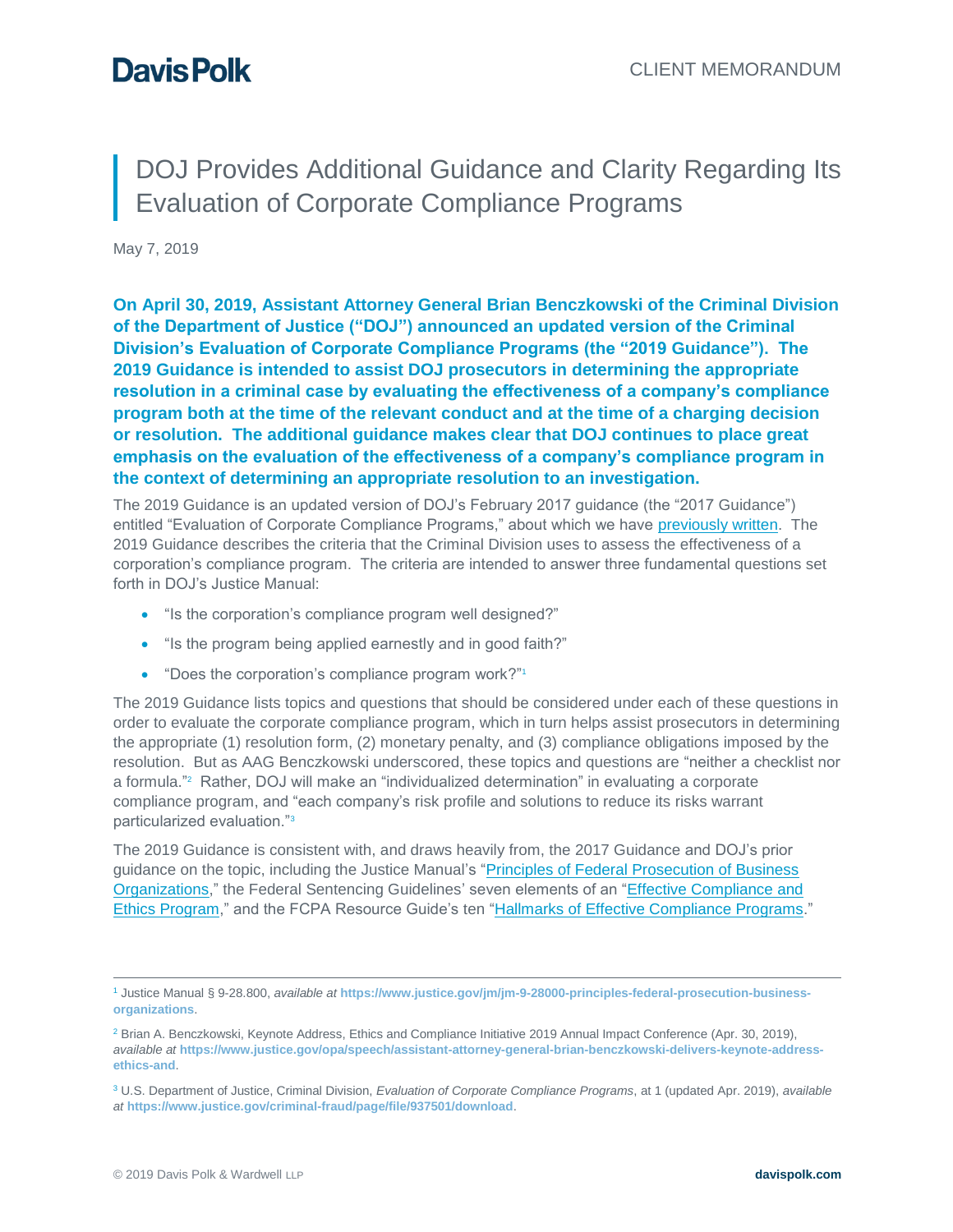## **Davis Polk**

The 2019 Guidance reemphasizes the importance of maintaining a strong compliance program to prevent and remediate misconduct. The updated guidance may be in part a reaction to the fact that companies have been requesting additional information on this topic, particularly in the wake of DOJ's October 2018 [memorandum](https://www.justice.gov/criminal-fraud/file/1100366/download) suggesting a more scaled-back approach to monitorships and providing that prosecutors should consider the effectiveness of a company's compliance program in determining whether a monitor is appropriate. Indeed, in his remarks, AAG Benczkowski noted that the updated guidance is intended to aid companies by giving them deeper insight and greater transparency into what the government will demand of compliance programs.<sup>4</sup>

#### *2019 Guidance Components*

While the updated guidance does not appear to impose any new obligations with respect to corporate compliance programs, it is more comprehensive and provides further granularity and greater detail than the 2017 Guidance. In particular, it expands on the 2017 Guidance's sample topics and questions for prosecutors to weigh when determining whether a company is deserving of credit for its compliance program in a resolution. As with the 2017 Guidance, the 2019 Guidance provides considerations for risk assessments; policies and procedures; training and communication; confidential reporting and investigations; commitment by senior and middle management; autonomy and resources; incentives and disciplinary measures; continuous improvement, periodic testing, and review; third-party management; mergers and acquisitions; and analysis and remediation of underlying misconduct.

While the 2019 Guidance largely restates prior guidance on the topic, there are instances in which the updated guidance sets forth additional information and inquiries that provide further clarity around certain aspects of a corporate compliance program. For example:

- Risk Assessment
	- − The 2019 Guidance reflects an increased emphasis on risk-tailored resource allocation, and directs prosecutors to consider whether the company devotes "a disproportionate amount of time to policing low-risk areas instead of high-risk areas, such as questionable payments to third-party consultants, suspicious trading activity, or excessive discounts to resellers and distributors."<sup>5</sup>
- Policies and Procedures
	- − The 2019 Guidance asks prosecutors to consider whether, if the company has foreign subsidiaries, there are "linguistic or other barriers to foreign employees' access" to policies and procedures.<sup>6</sup>
- Training and Communications
	- − The 2019 Guidance notes that "[s]ome companies, for instance, give employees practical advice or case studies to address real-life scenarios, and/or guidance on how to obtain ethics advice on a case-by-case basis as needs arise."<sup>7</sup> It also asks prosecutors to consider

7 *Id*.

<sup>4</sup> *See* Brian A. Benczkowski, Keynote Address, Ethics and Compliance Initiative 2019 Annual Impact Conference (Apr. 30, 2019), *available at* **[https://www.justice.gov/opa/speech/assistant-attorney-general-brian-benczkowski-delivers-keynote-address](https://www.justice.gov/opa/speech/assistant-attorney-general-brian-benczkowski-delivers-keynote-address-ethics-and)[ethics-and](https://www.justice.gov/opa/speech/assistant-attorney-general-brian-benczkowski-delivers-keynote-address-ethics-and)**.

<sup>5</sup> U.S. Department of Justice, Criminal Division, *Evaluation of Corporate Compliance Programs*, at 3 (updated Apr. 2019), *available at* **<https://www.justice.gov/criminal-fraud/page/file/937501/download>**.

<sup>6</sup> *Id.* at 4.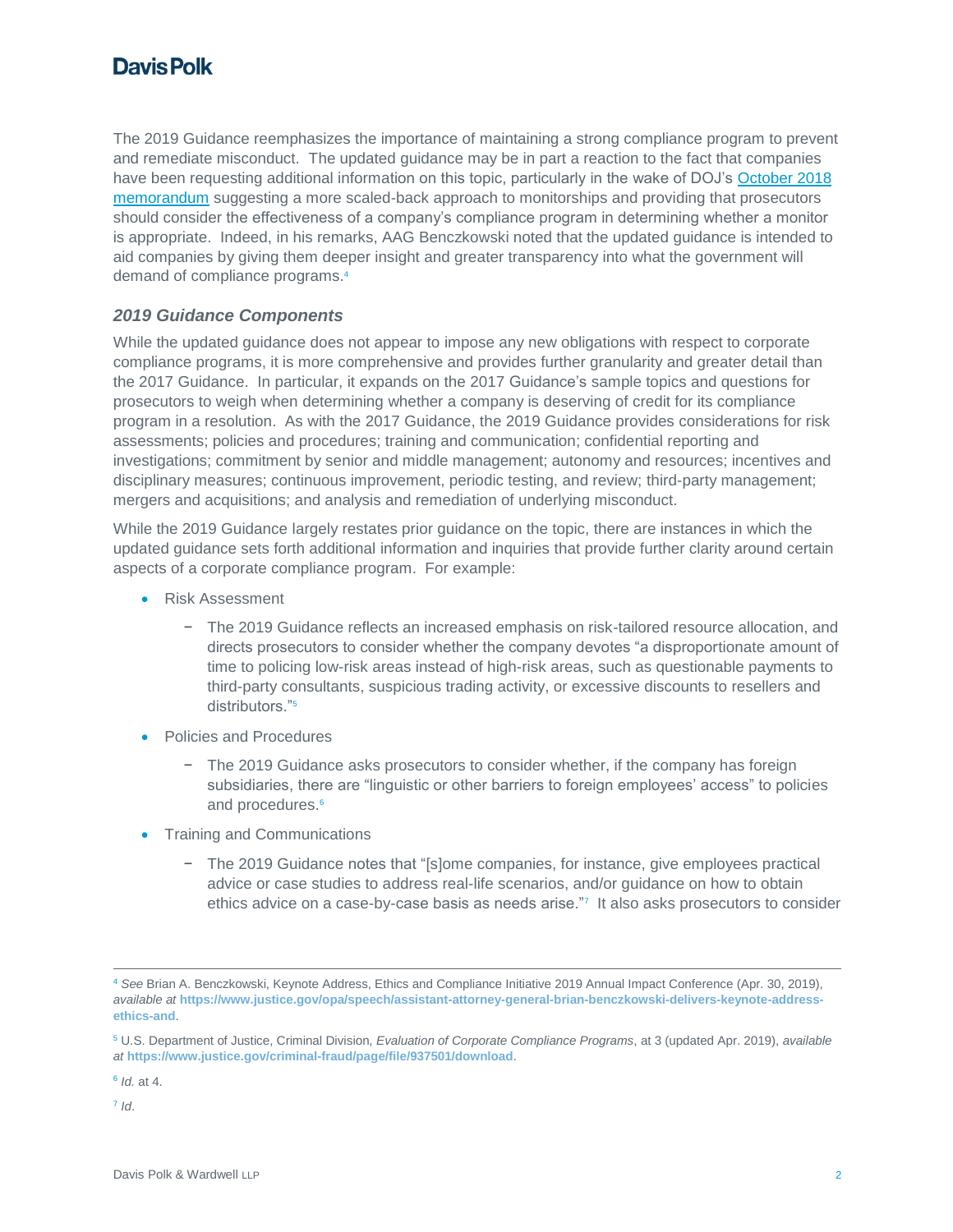#### **Davis Polk**

whether employees have "been tested on what they have learned," and whether the company has "addressed employees who fail all or a portion of the testing."<sup>8</sup>

- Confidential Reporting Structure and Investigation Process
	- − The 2019 Guidance reflects an increased emphasis on the availability of anonymous reporting, and asks prosecutors to consider the following:
		- Whether the company has adequate "processes to protect whistleblowers."
		- Whether the company has "an anonymous reporting mechanism, and, if not, why not."
		- How the anonymous reporting mechanism has been publicized to the company's employees.
		- Whether the anonymous reporting mechanism has been used.
		- Whether the company has taken "pro-active measures to create a workplace atmosphere without a fear of retaliation."<sup>9</sup>
- Commitment by Senior and Middle Management
	- − The 2019 Guidance asks prosecutors to consider whether managers have tolerated greater compliance risks in pursuit of new business or greater revenues, and whether managers have encouraged employees to act unethically to achieve a business objective, or impeded compliance personnel from effectively implementing their duties.<sup>10</sup>
- Autonomy and Resources
	- − The 2019 Guidance reflects an emphasis on compliance structure, and asks prosecutors to consider "[w]here within the company is the compliance function housed (e.g., within the legal department, under a business function, or as an independent function reporting to the CEO and/or board)" and "[t]o whom does the compliance function report."<sup>11</sup>
- Incentives and Disciplinary Measures
	- − The 2019 Guidance reflects an increased focus on transparency, and asks prosecutors to consider whether "the actual reasons for discipline" are communicated to employees or, alternatively, whether "pre-textual reasons [have] been provided to protect the company from whistleblowing or outside scrutiny."<sup>12</sup>
- Continuous Improvement, Periodic Testing, and Review
	- − The 2019 Guidance reflects an emphasis on the need for compliance programs to constantly evolve. To that end, it asks prosecutors to consider the process for determining where and how frequently internal audit will undertake an audit, along with the rationale behind that process. It also asks prosecutors to consider whether and how often the

<sup>8</sup> *Id.* at 5.

<sup>9</sup> *Id.* at 5-6.

<sup>10</sup> *Id.* at 9-10.

<sup>11</sup> *Id.* at 11.

<sup>12</sup> *Id.* at 12.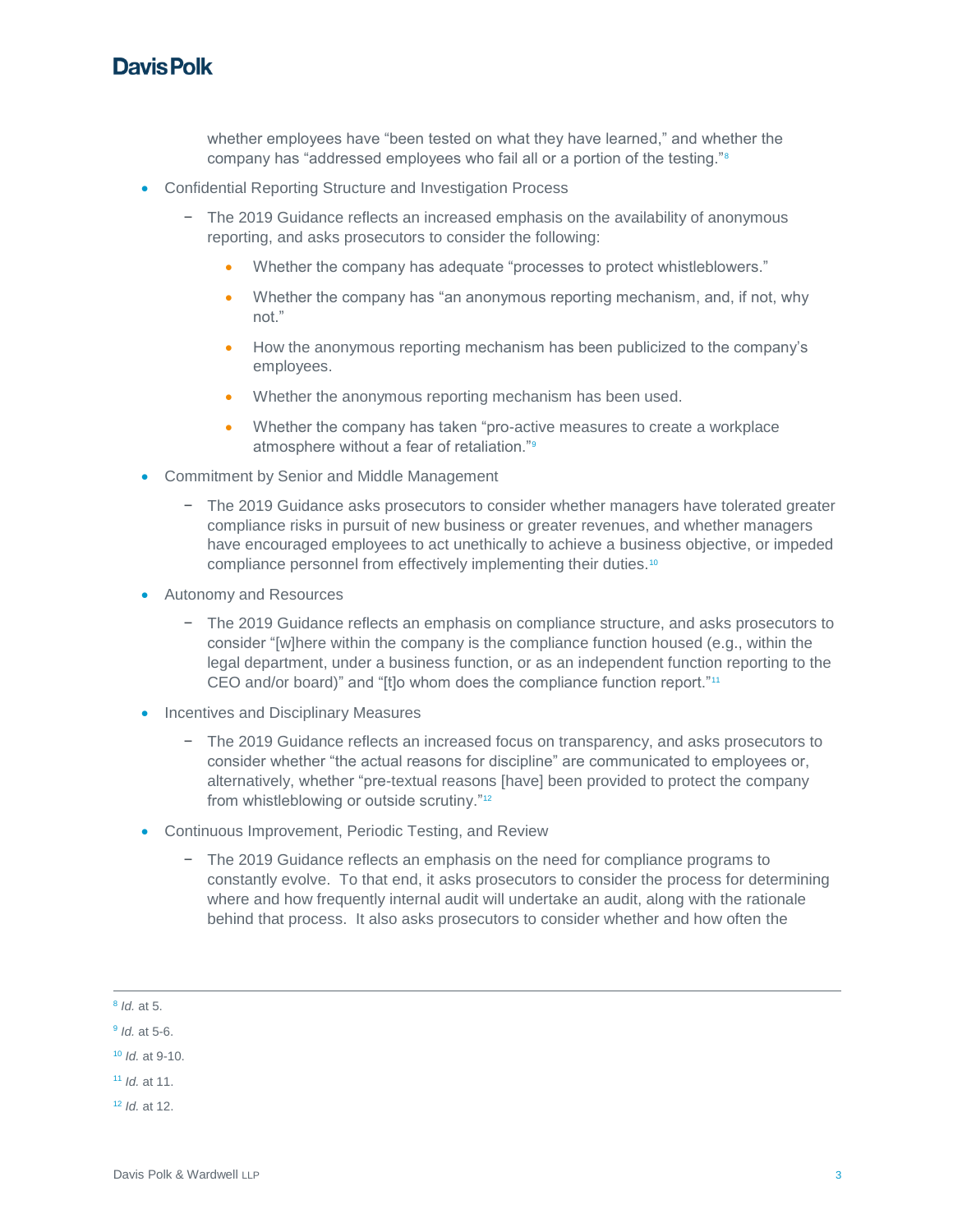company measures its culture of compliance, including whether it "seek[s] input from all levels of employees to determine whether they perceive senior and middle management's commitment to compliance."<sup>13</sup>

#### *Practical Impact*

The 2019 Guidance reiterates and expands upon DOJ's prior guidance and reaffirms the importance of key aspects of an effective compliance program. Given the additional granularity and practical advice provided by the 2019 Guidance, it can serve as an important resource for compliance and legal professionals, including those considering how best to (1) design and implement a corporate compliance program; (2) audit, test, or otherwise monitor or benchmark a compliance program's effectiveness; (3) structure compliance presentations to DOJ, corporate monitors, or other regulators; and (4) conduct effective compliance-related remediation and enhancement following a corporate resolution.